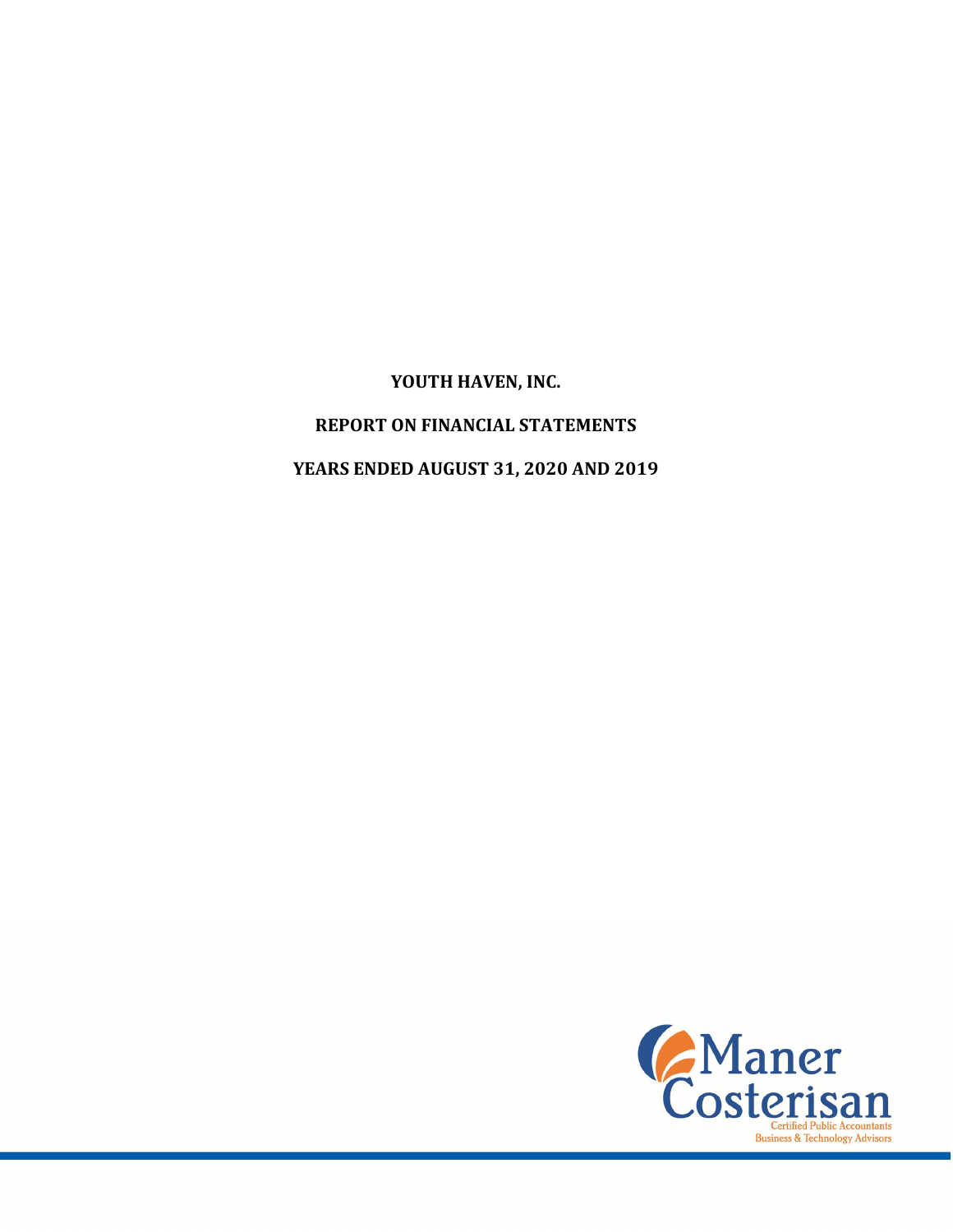# **TABLE OF CONTENTS**

| FINANCIAL STATEMENTS |  |
|----------------------|--|
|                      |  |
|                      |  |
|                      |  |
|                      |  |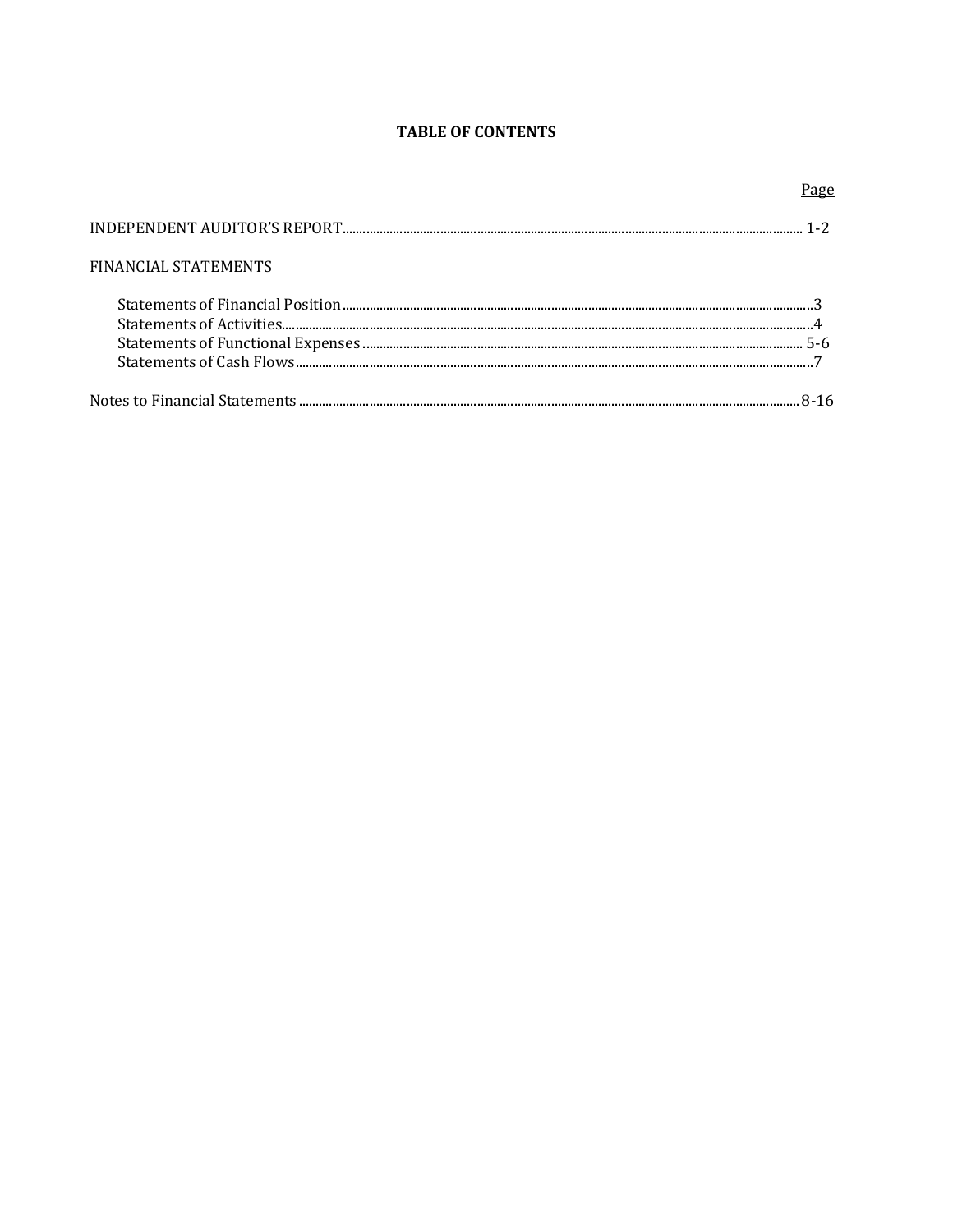

### **INDEPENDENT AUDITOR'S REPORT**

To the Board of Directors Youth Haven, Inc.

#### **Report on the Financial Statements**

We have audited the accompanying financial statements of Youth Haven, Inc. (a nonprofit corporation), which comprise the statements of financial position as of August 31, 2020 and 2019, and the related statements of activities, functional expenses, and cash flows for the year then ended, and the related notes to the financial statements.

#### *Management's Responsibility for the Financial Statements*

Management is responsible for the preparation and fair presentation of these financial statements in accordance with accounting principles generally accepted in the United States of America; this includes the design, implementation, and maintenance of internal control relevant to the preparation and fair presentation of financial statements that are free from material misstatement, whether due to fraud or error.

#### *Auditor's Responsibility*

Our responsibility is to express an opinion on these financial statements based on our audits. We conducted our audits in accordance with auditing standards generally accepted in the United States of America. Those standards require that we plan and perform the audit to obtain reasonable assurance about whether the financial statements are free from material misstatement.

An audit involves performing procedures to obtain audit evidence about the amounts and disclosures in the financial statements. The procedures selected depend on the auditor's judgment, including the assessment of the risks of material misstatement of the financial statements, whether due to fraud or error. In making those risk assessments, the auditor considers internal control relevant to the entity's preparation and fair presentation of the financial statements in order to design audit procedures that are appropriate in the circumstances, but not for the purpose of expressing an opinion on the effectiveness of the entity's internal control. Accordingly, we express no such opinion. An audit also includes evaluating the appropriateness of accounting policies used and the reasonableness of significant accounting estimates made by management, as well as evaluating the overall presentation of the financial statements.

We believe that the audit evidence we have obtained is sufficient and appropriate to provide a basis for our audit opinion.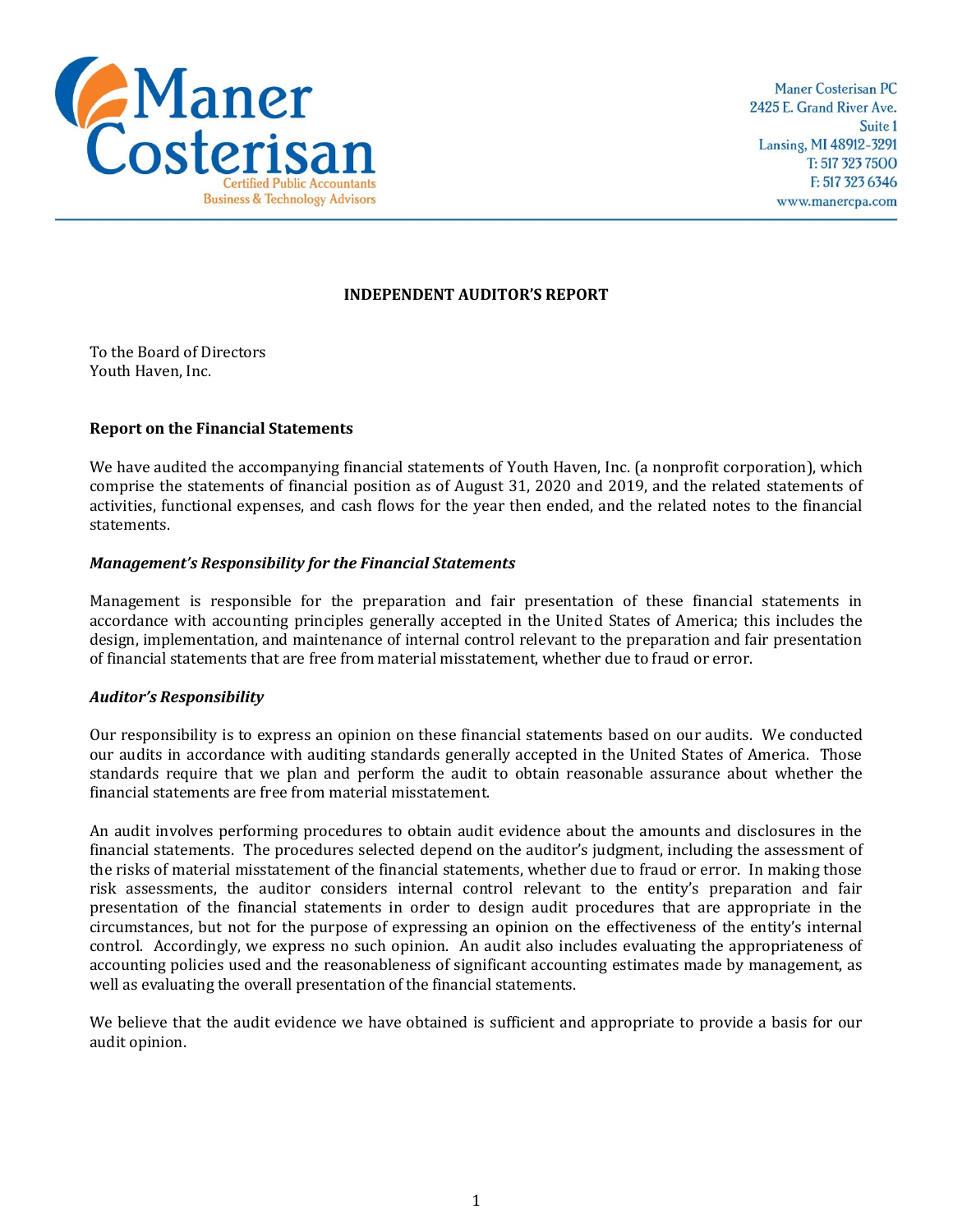### *Opinion*

In our opinion, the financial statements referred to above present fairly, in all material respects, the financial position of Youth Haven, Inc. as of August 31, 2020 and 2019, and the changes in its net assets and its cash flows for the year then ended in accordance with accounting principles generally accepted in the United States of America.

Many Costerinan PC

December 11, 2020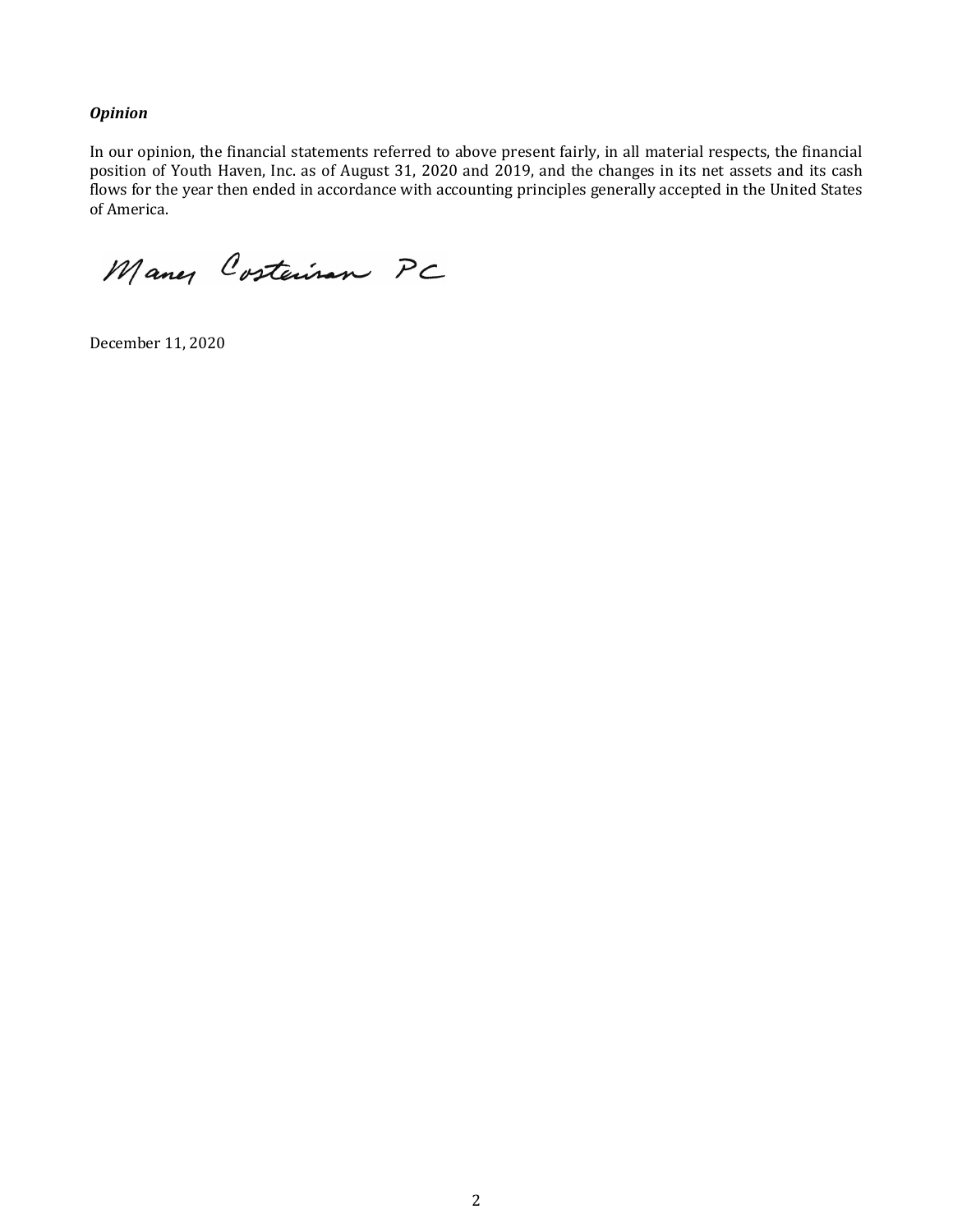### **YOUTH HAVEN, INC. STATEMENTS OF FINANCIAL POSITION AUGUST 31, 2020 AND 2019**

|                                                                                                                                      |    | 2020                                  | 2019                                 |
|--------------------------------------------------------------------------------------------------------------------------------------|----|---------------------------------------|--------------------------------------|
| <b>ASSETS</b>                                                                                                                        |    |                                       |                                      |
| <b>CURRENT ASSETS</b><br>Cash and cash equivalents<br>Investments<br>Prepaid expenses                                                | \$ | 404,745<br>1,650,343<br>8,207         | \$<br>389,334<br>1,212,693<br>12,509 |
| Total current assets                                                                                                                 |    | 2,063,295                             | 1,614,536                            |
| <b>LONG-TERM ASSETS</b><br>Property and equipment, net<br>Investments - restricted<br>Total long-term assets                         |    | 2,131,975<br>89,416<br>2,221,391      | 1,776,224<br>63,141<br>1,839,365     |
| <b>TOTAL ASSETS</b>                                                                                                                  | -S | 4,284,686                             | \$3,453,901                          |
| <b>LIABILITIES AND NET ASSETS</b>                                                                                                    |    |                                       |                                      |
| <b>CURRENT LIABILITIES</b><br>Accounts payable<br>Accrued expenses<br>Current portion of long-term debt<br>Total current liabilities | \$ | 34,225<br>31,243<br>98,537<br>164,005 | \$<br>29,824<br>21,471<br>51,295     |
| LONG-TERM DEBT, less current portion                                                                                                 |    | 100,282                               |                                      |
| <b>Total liabilities</b>                                                                                                             |    | 264,287                               | 51,295                               |
| <b>NET ASSETS</b><br>Without donor restrictions<br>With donor restrictions                                                           |    | 3,922,333<br>98,066                   | 3,338,390<br>64,216                  |
| Total net assets<br><b>TOTAL LIABILITIES AND NET ASSETS</b>                                                                          | \$ | 4,020,399<br>4,284,686                | \$<br>3,402,606<br>3,453,901         |
|                                                                                                                                      |    |                                       |                                      |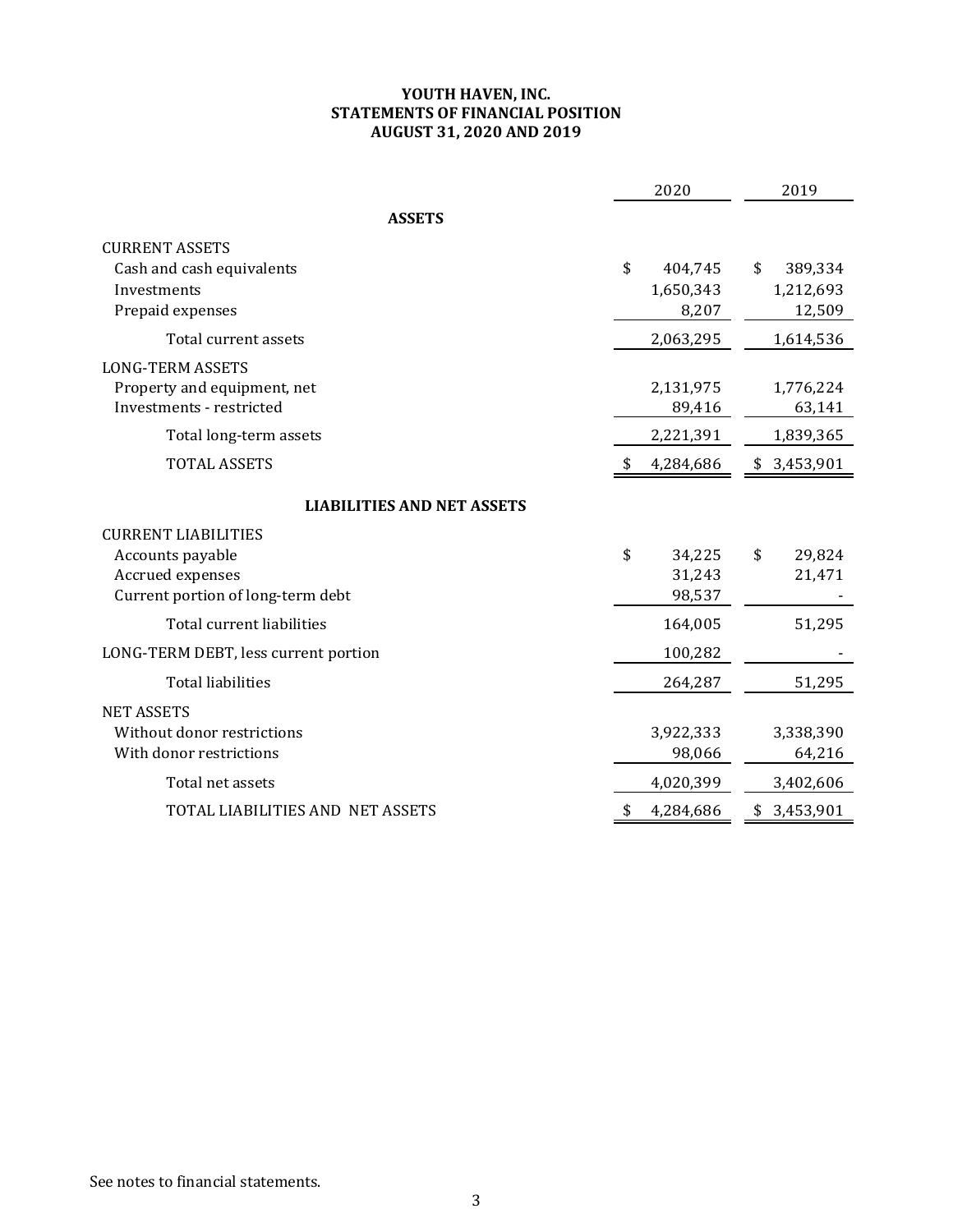### **YOUTH HAVEN, INC. STATEMENTS OF ACTIVITIES YEARS ENDED AUGUST 31, 2020 AND 2019**

|                                       |                                      | 2020                                |                 | 2019            |                            |                 |  |  |  |  |
|---------------------------------------|--------------------------------------|-------------------------------------|-----------------|-----------------|----------------------------|-----------------|--|--|--|--|
|                                       | <b>Without Donor</b><br>Restrictions | With Donor<br>Restrictions<br>Total |                 |                 | With Donor<br>Restrictions | Total           |  |  |  |  |
| REVENUE AND SUPPORT                   |                                      |                                     |                 |                 |                            |                 |  |  |  |  |
| Contributions                         | \$<br>2,461,389                      | \$<br>162,022                       | 2,623,411<br>\$ | \$<br>2,397,874 | \$<br>50,273               | 2,448,147<br>\$ |  |  |  |  |
| In-kind contributions                 | 33,607                               |                                     | 33,607          | 44,601          |                            | 44,601          |  |  |  |  |
| Investment return, net                | 231,750                              | 21,275                              | 253,025         | 94,519          | 3,283                      | 97,802          |  |  |  |  |
| Other income                          | 8,281                                |                                     | 8,281           | 41,448          |                            | 41,448          |  |  |  |  |
| Net assets released from restrictions | 149,447                              | (149, 447)                          |                 | 41,563          | (41, 563)                  |                 |  |  |  |  |
| Total revenue and support             | 2,884,474                            | 33,850                              | 2,918,324       | 2,620,005       | 11,993                     | 2,631,998       |  |  |  |  |
| <b>EXPENSES</b>                       |                                      |                                     |                 |                 |                            |                 |  |  |  |  |
| Program                               | 1,942,538                            |                                     | 1,942,538       | 1,936,212       |                            | 1,936,212       |  |  |  |  |
| Fundraising                           | 155,946                              |                                     | 155,946         | 201,551         |                            | 201,551         |  |  |  |  |
| Management and general                | 202,047                              |                                     | 202,047         | 188,145         |                            | 188,145         |  |  |  |  |
| Total expenses                        | 2,300,531                            |                                     | 2,300,531       | 2,325,908       |                            | 2,325,908       |  |  |  |  |
| <b>CHANGE IN NET ASSETS</b>           | 583,943                              | 33,850                              | 617,793         | 294,097         | 11,993                     | 306,090         |  |  |  |  |
| Net assets, beginning of year         | 3,338,390                            | 64,216                              | 3,402,606       | 3,044,293       | 52,223                     | 3,096,516       |  |  |  |  |
| Net assets, end of year               | 3,922,333                            | 98,066                              | 4,020,399       | 3,338,390       | 64,216                     | 3,402,606       |  |  |  |  |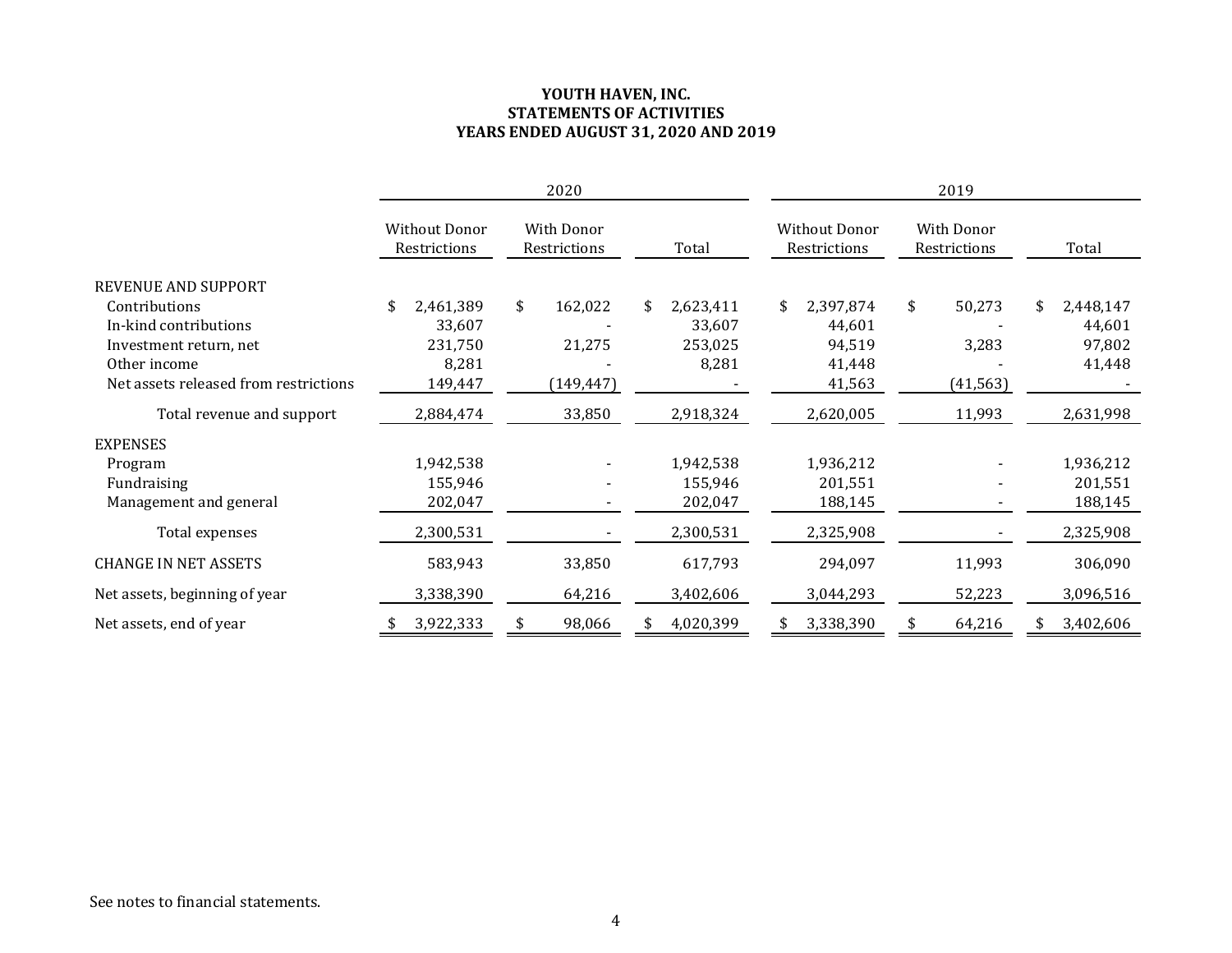## **YOUTH HAVEN, INC. STATEMENT OF FUNCTIONAL EXPENSES YEAR ENDED AUGUST 31, 2020**

|                           |                 |               | Management    |                 |
|---------------------------|-----------------|---------------|---------------|-----------------|
|                           | Program         | Fundraising   | and General   | Total           |
| Payroll and related       |                 |               |               |                 |
| Salaries                  | \$<br>893,852   | \$<br>41,575  | \$<br>103,936 | 1,039,363<br>\$ |
| Payroll taxes             | 71,465          | 3,324         | 8,310         | 83,099          |
| <b>Benefits</b>           | 159,925         | 7,441         | 19,360        | 186,726         |
| Other                     | 1,205           | 1             | 133           | 1,339           |
| Total payroll and related | 1,126,447       | 52,341        | 131,739       | 1,310,527       |
| In-kind expenses          | 33,607          |               |               | 33,607          |
| Outside labor and rentals | 32,955          | 589           | 1,330         | 34,874          |
| Insurance                 | 58,008          | 2,700         | 6,744         | 67,452          |
| Supplies                  | 117,906         | 421           | 4,814         | 123,141         |
| Food                      | 49,316          | 208           | 518           | 50,042          |
| Laundry                   | 5,937           | 42            | 106           | 6,085           |
| Contributions             | 16,133          | 750           | 1,876         | 18,759          |
| Dues and subscriptions    | 25,914          | 2,772         | 4,733         | 33,419          |
| Event expense             | 32,866          | 8,215         | 9,479         | 50,560          |
| Technology                | 64,032          | 2,976         | 7,448         | 74,456          |
| Advancement expenses      | 1,717           | 39,749        | 200           | 41,666          |
| Printing and postage      | 35,765          | 32,722        | 10,908        | 79,395          |
| <b>Utilities</b>          | 95,994          | 4,506         | 12,184        | 112,684         |
| Vehicle expense           | 15,101          | 702           | 1,756         | 17,559          |
| Repairs and maintenance   | 81,574          | 311           | (1, 813)      | 80,072          |
| Miscellaneous             | 6,353           | 295           | (6, 593)      | 55              |
| Depreciation              | 142,913         | 6,647         | 16,618        | 166,178         |
| <b>TOTAL EXPENSES</b>     | 1,942,538<br>\$ | \$<br>155,946 | \$<br>202,047 | 2,300,531<br>\$ |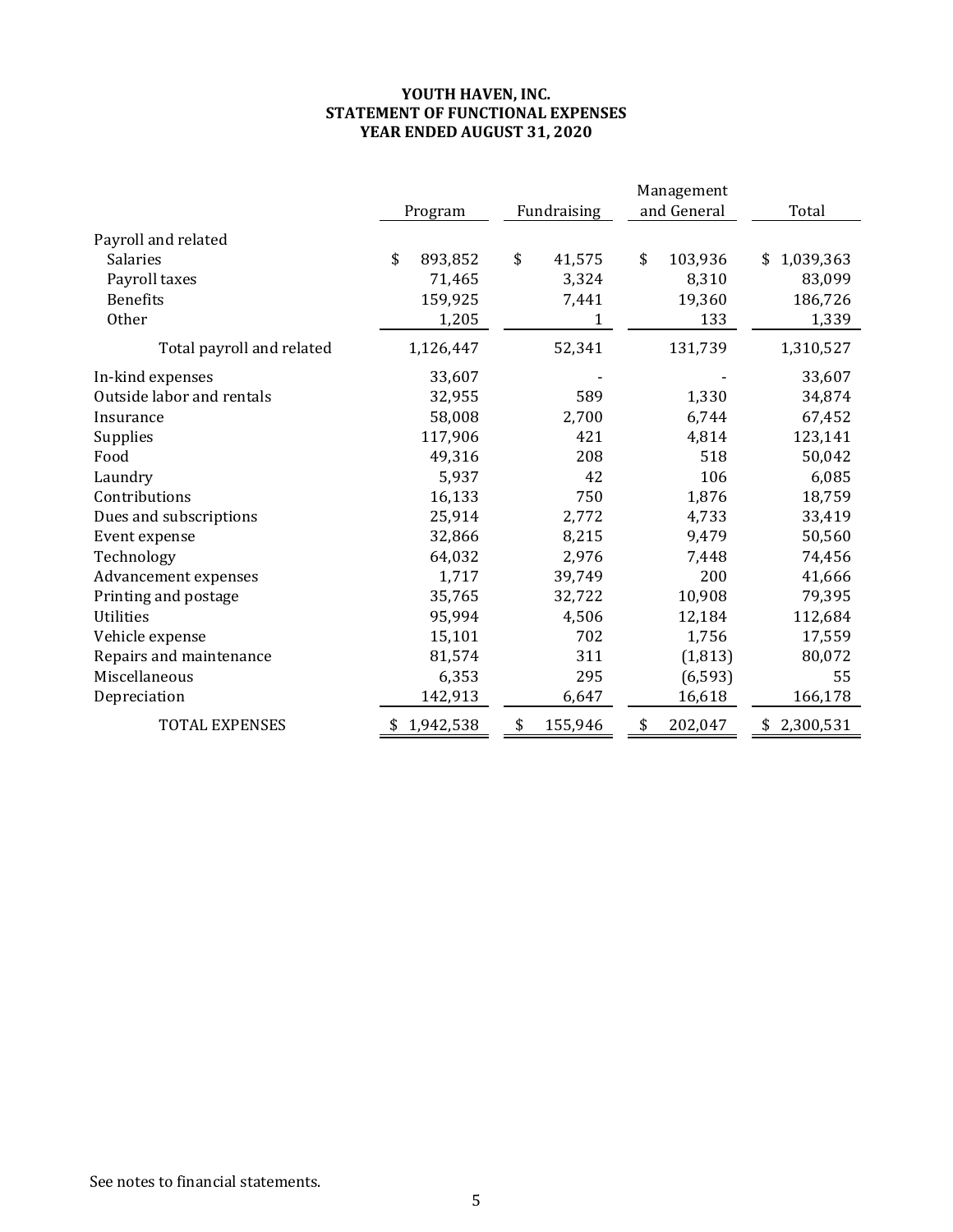## **YOUTH HAVEN, INC. STATEMENT OF FUNCTIONAL EXPENSES YEAR ENDED AUGUST 31, 2019**

|                           |                 |               | Management    |                 |
|---------------------------|-----------------|---------------|---------------|-----------------|
|                           | Program         | Fundraising   | and General   | Total           |
| Payroll and related       |                 |               |               |                 |
| Salaries                  | \$<br>842,870   | \$<br>39,203  | \$<br>78,008  | \$<br>960,081   |
| Payroll taxes             | 67,295          | 3,130         | 7,825         | 78,250          |
| <b>Benefits</b>           | 152,860         | 6,942         | 18,708        | 178,510         |
| Other                     | 3,255           |               | 362           | 3,617           |
| Total payroll and related | 1,066,280       | 49,275        | 104,903       | 1,220,458       |
| In-kind expenses          | 44,601          |               |               | 44,601          |
| Outside labor and rentals | 37,299          | 3,036         | 4,022         | 44,357          |
| Insurance                 | 52,733          | 2,452         | 6,132         | 61,317          |
| Supplies                  | 135,986         | 494           | 6,761         | 143,241         |
| Food                      | 72,353          | 259           | 647           | 73,259          |
| Laundry                   | 13,070          | 104           | 262           | 13,436          |
| Contributions             | 25,571          | 1,190         | 2,973         | 29,734          |
| Dues and subscriptions    | 18,943          | 2,332         | 4,374         | 25,649          |
| Event expense             | 54,004          | 13,501        | 10,487        | 77,992          |
| Technology                | 49,768          | 2,312         | 5,789         | 57,869          |
| Advancement expenses      | 273             | 82,765        | 32            | 83,070          |
| Printing and postage      | 26,509          | 31,531        | 10,512        | 68,552          |
| <b>Utilities</b>          | 100,273         | 4,686         | 12,215        | 117,174         |
| Vehicle expense           | 28,133          | 1,308         | 3,272         | 32,713          |
| Repairs and maintenance   | 74,842          |               |               | 74,842          |
| Miscellaneous             | 2,505           | 117           | 291           | 2,913           |
| Depreciation              | 133,069         | 6,189         | 15,473        | 154,731         |
| <b>TOTAL EXPENSES</b>     | 1,936,212<br>\$ | \$<br>201,551 | \$<br>188,145 | 2,325,908<br>\$ |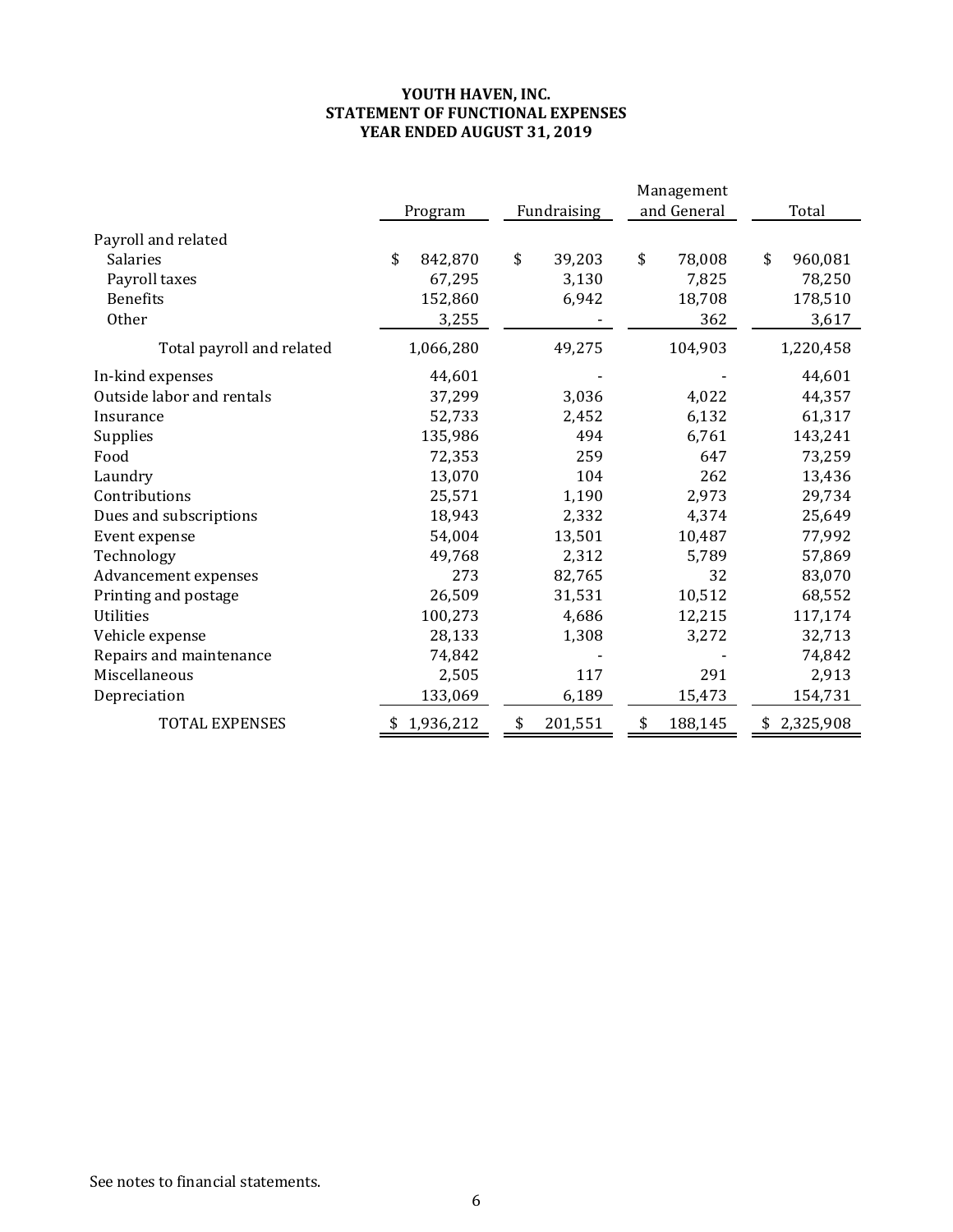## **YOUTH HAVEN, INC. STATEMENTS OF CASH FLOWS YEARS ENDED AUGUST 31, 2020 AND 2019**

|                                                                                                      | 2020          |               |  |
|------------------------------------------------------------------------------------------------------|---------------|---------------|--|
| INCREASE (DECREASE) IN CASH AND<br>CASH EQUIVALENTS AND RESTRICTED CASH                              |               |               |  |
| Cash flows from operating activities<br>Change in net assets                                         | \$<br>617,793 | \$<br>306,090 |  |
| Adjustments to reconcile change in net assets to net<br>cash provided (used) by operating activities |               |               |  |
| Depreciation                                                                                         | 166,178       | 154,731       |  |
| (Gain) loss on disposal of property and equipment                                                    |               | (534)         |  |
| Unrealized and realized (gain) loss on investments                                                   | (250, 750)    | (82, 573)     |  |
| Prepaid expenses                                                                                     | 4,302         | 6,756         |  |
| Accounts payable                                                                                     | 4,401         | (5,885)       |  |
| Accrued expenses                                                                                     | 9,772         | (5,017)       |  |
| Total adjustments                                                                                    | (66,097)      | 67,478        |  |
| Net cash provided by operating activities                                                            | 551,696       | 373,568       |  |
| Cash flows from investing activities                                                                 |               |               |  |
| Purchase of investments                                                                              | (353, 439)    | (1,415,142)   |  |
| Proceeds from sale of investments                                                                    | 136,401       | 627,733       |  |
| Proceeds from sale of property and equipment                                                         |               | 534           |  |
| Purchase of property and equipment                                                                   | (518,066)     | (141, 702)    |  |
| Net cash used by investing activities                                                                | (735, 104)    | (928, 577)    |  |
| Cash flows from financing activities:                                                                |               |               |  |
| Proceeds from long term debt                                                                         | 198,819       |               |  |
| NET INCREASE (DECREASE) IN CASH AND<br>CASH EQUIVALENTS AND RESTRICTED CASH                          | 15,411        | (555,009)     |  |
| CASH AND CASH EQUIVALENTS AND RESTRICTED CASH                                                        |               |               |  |
| Beginning of year                                                                                    | 389,334       | 944,343       |  |
| End of year                                                                                          | \$<br>404,745 | \$<br>389,334 |  |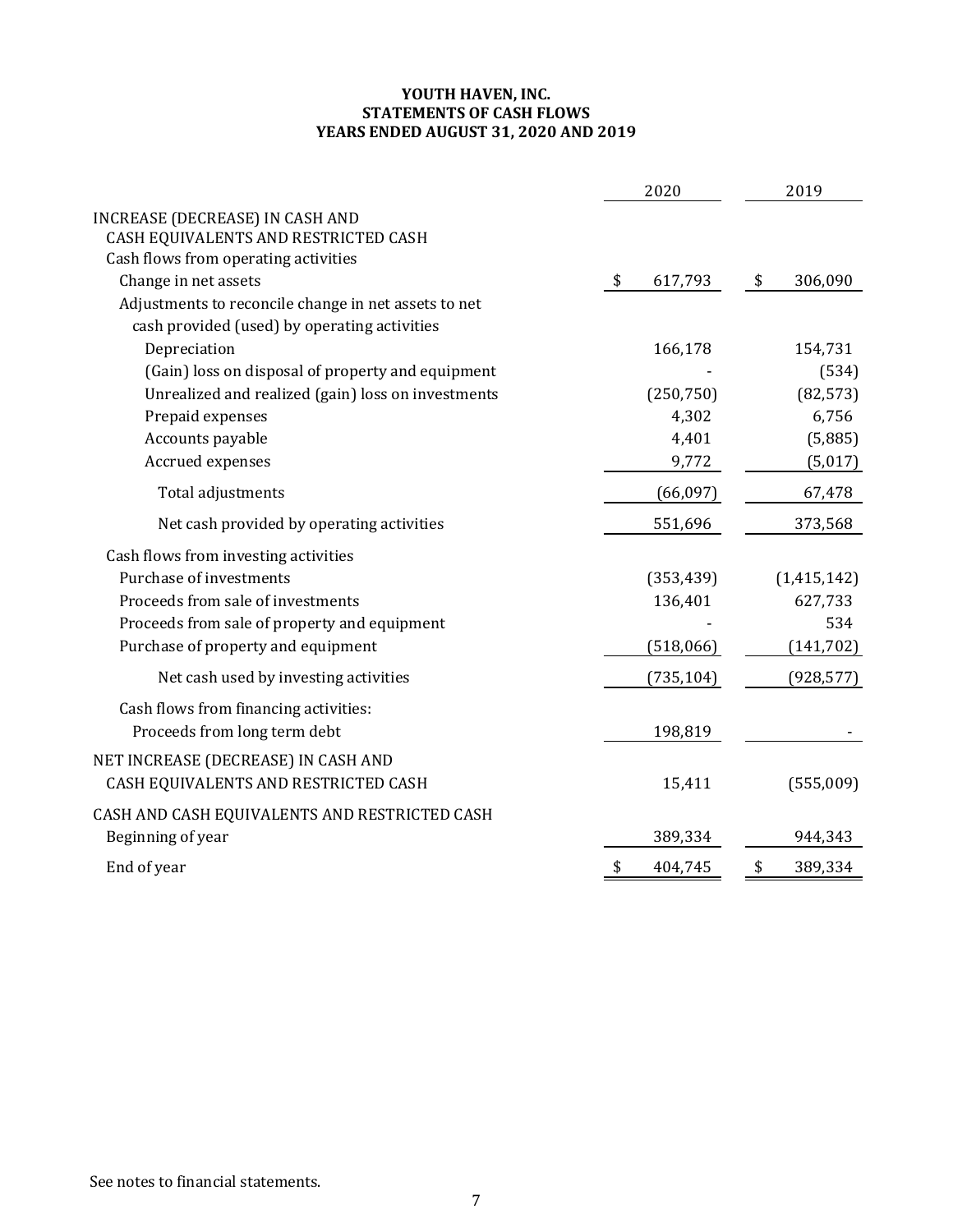#### **NOTE 1 - SUMMARY OF SIGNIFICANT ACCOUNTING POLICIES**

The financial statements of the Youth Haven, Inc. ("Organization") are presented on the accrual basis of accounting.

Cash and cash equivalents - For the purpose of the statement of cash flows, cash equivalents and liquid assets maturing no more than three months from the date of purchase are considered cash and cash equivalents.

Investments - Investments consist of mutual funds and corporate stocks stated at fair value and certificates of deposit stated at cost. Net investment return or loss is included in the statement of activities and consists of interest and dividend income, realized and unrealized gains and losses, less investment expenses.

Property and equipment - Depreciation is computed on the straight-line method over the estimated useful lives of the assets. Cost of repairs and maintenance are charged to expense when incurred. Donated property and equipment are stated at fair market value at the date of receipt. Assets are capitalized if the cost of an individual item exceeds \$1,000.

Net assets - Net assets, revenues, gains, and losses are classified based on the existence or absence of donor or grantor-imposed restrictions. Accordingly, net assets and changes therein are classified and reported as follows:

*Net assets without donor restrictions* - Net assets available for use in general operations and not subject to donor or grantor restrictions.

*Net assets with donor restrictions* - Net assets subject to donor (or grantor) imposed restrictions. Some donor restrictions are temporary in nature, such as those that will be met by the passage of time or other events specified by the donor. Other donor restrictions are perpetual in nature, where the donor stipulates that resources are maintained in perpetuity. Gifts of long-lived assets and gifts of cash restricted for the acquisition of long-lived assets are recognized as revenue when the assets are placed in service. Donor restrictions are released when a restriction expires, that is, when the stipulation time has elapsed, or when the stipulated purpose has been accomplished.

Contribution revenue

Contributions of cash and other assets received without donor stipulations are reported as revenue and net assets without donor restrictions. Gifts received with a donor stipulation that limits their use are reported as revenue and net assets with donor restrictions. When a donor-stipulated time restriction ends, or purpose restriction is accomplished, net assets with donor restrictions are reclassified to net assets without donor restrictions and reported in the statement of activities as net assets released from restrictions.

Unconditional contributions expected to be collected within one year are reported at their net realizable value. Unconditional contributions expected to be collected in future years are initially reported at fair value determined using the discounted present value of estimated future cash flows technique. The resulting discount is amortized using the level-yield method and is reported as contribution revenue.

Conditional contributions depend on the occurrence of a specified future and uncertain event to bind the donor and are recognized as assets and revenue when the conditions are substantially met, and the gift becomes unconditional.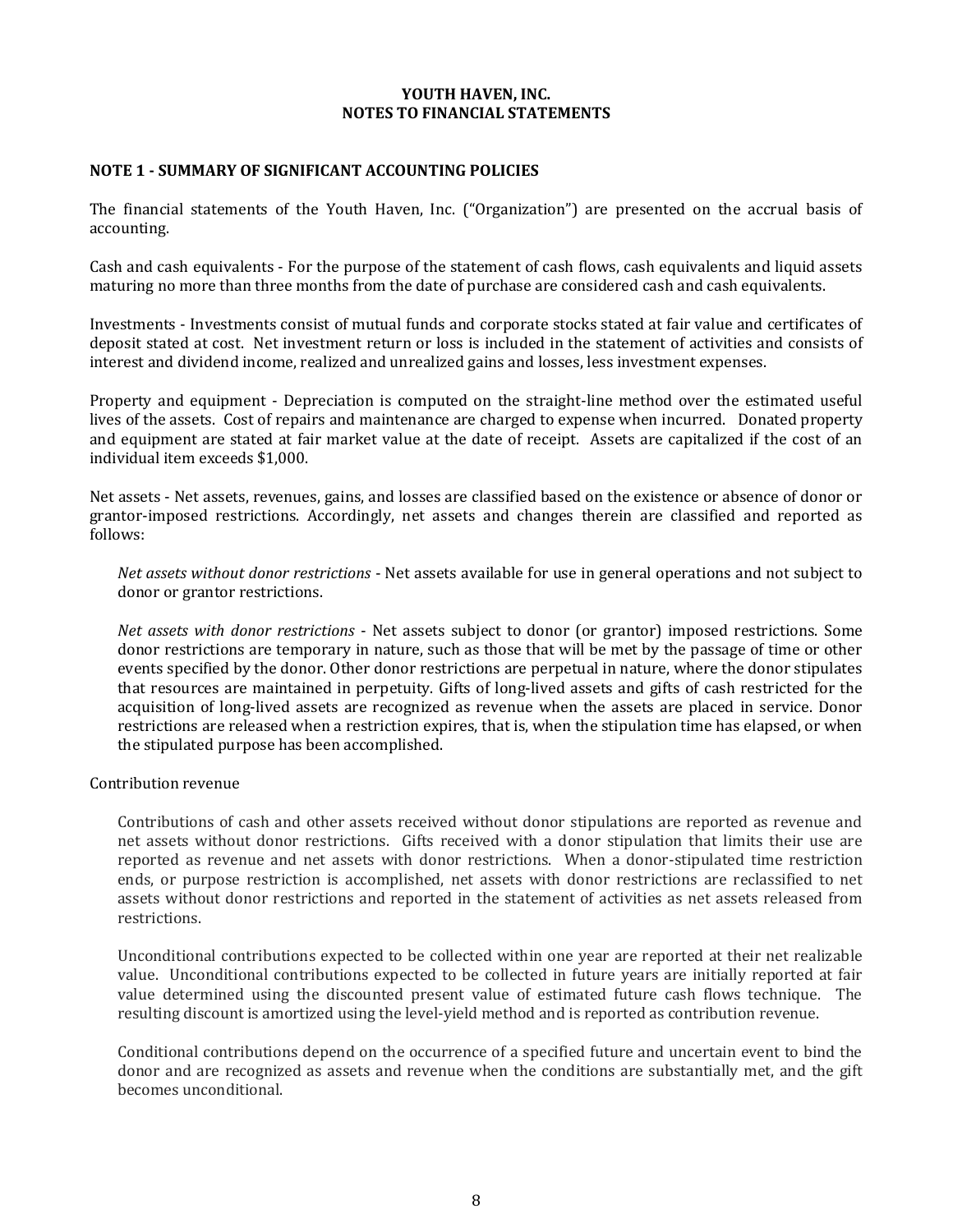#### **NOTE 1 - SUMMARY OF SIGNIFICANT ACCOUNTING POLICIES (continued)**

Donated materials and service - Donated materials are recorded as contributions at their fair value at their date of donation. Absent donor stipulations regarding how long those donated assets must be maintained, the Organization reports expiration of donor restrictions when the donated or acquired assets are placed in service as instructed by the donor. Donated services that do not require specialized skills or enhance nonfinancial assets are not recorded in the accompanying financial statements because no objective basis is available to measure the value of such services. A substantial number of volunteers have donated significant amounts of their time to the Organization, the value of which is not recorded in the accompanying financial statements.

Income taxes - The Organization is exempt from federal income tax under Section 501(c)3 of the Internal Revenue Code, except for tax on "unrelated business income" as defined. The Organization is not classified as a private foundation and no provision for income tax is required.

Functional allocation of expenses - The costs of providing program and other activities have been reported in the statement of activities. The statement of functional expenses presents the natural classification of expenses that are allocated to program or supporting functions of the Organization. Allocated expenses primarily consist of payroll and related and general expenses based on salary and wage analysis and management's estimated use of resources.

Retirement plan - The Organization maintains a 401(k)-retirement plan on behalf of its employees. The Organization matches 100% up to 3% of eligible employee compensation and then 50% for eligible employee compensation between 4% and 6%. The Organization contributed \$37,761 and \$23,967 to the plan for the year ended August 31, 2020 and 2019, respectively.

Advertising - Costs for advertising and promotion are expensed as incurred.

### **NOTE 2 - NATURE OF ORGANIZATION, RISKS AND UNCERTAINTIES**

Youth Haven, Inc. is a not-for-profit corporation dedicated to providing life-changing, Christ-centered experiences for disadvantaged children. Established in 1968, the Organization is committed to meeting the physical, emotional, and spiritual needs of disadvantaged children, which includes boys and girls living in foster care, single-parent families, or low-income homes, as well as children who have experienced abuse, neglect, gang violence, or even a parent in prison. Youth Haven, Inc. maintains campuses in Rives Junction, Michigan and Eloy, Arizona.

The Organization is required to disclose significant concentrations of credit risk regardless of the degree of such risk. Financial instruments which potentially subject the Organization to concentrations of credit risk consist principally of cash and investments. The Organization places its cash and cash equivalents with FDIC insured financial institutions and in the opinion of management subject to minimal risk. Investments represent diversified holdings of mutual funds and corporate stocks.

The Organization's revenue comes primarily from contributions from individuals, businesses, estates and foundations. Individual entities contributing amounts in excess of 10% of total revenues are considered to be major contributors. In 2020, the Organization had two major contributors totaling approximately 20% of total revenue and support. In 2019, the Organization had one major contributor totaling approximately 18% of total revenue and support.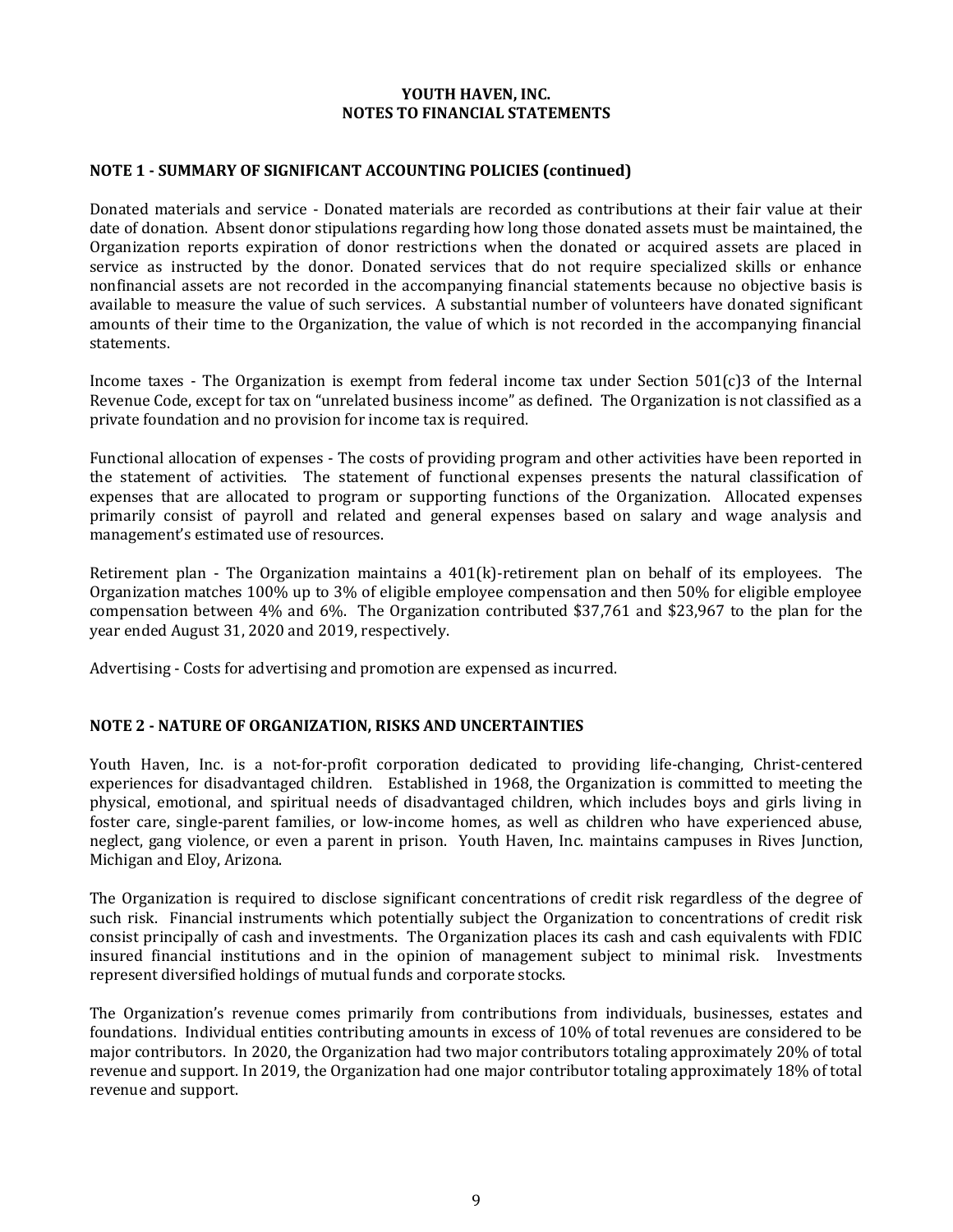#### **NOTE 2 - NATURE OF ORGANIZATION, RISKS AND UNCERTAINTIES (continued)**

The process of preparing financial statements requires the use of estimates and assumptions regarding certain types of assets, liabilities, revenues and expenses. The costs of providing the various programs and other activities have been summarized on a functional basis in the statement of activities. Accordingly, certain costs have been allocated among programs and supporting services based on management estimates.

In the preparation of tax returns, tax positions are taken based on interpretation of federal, state and local income tax laws. Management periodically reviews and evaluates the status of uncertain tax positions and makes estimates of amounts, including interest and penalties, ultimately due or owed. No amounts have been identified, or recorded, as uncertain tax positions. Federal, state, and local tax returns generally remain open for examination by the various taxing authorities for a period of three to four years.

The Organization evaluates events and transactions that occur after year end for potential recognition or disclosure in the financial statements. These subsequent events have been considered through December 11, 2020, which is the date the financial statements were available to be issued.

The extent of the impact of COVID-19 on the Organization's operational and financial performance will depend on certain developments, including the duration and spread of the outbreak, impact on the Organization's customers, employees and vendors all of which are uncertain and cannot be predicted. At this point, the extent to which COVID-19 may impact the Organization's financial condition and results of operations is uncertain.

#### **NOTE 3 - LIQUIDITY AND AVAILABILITY**

The Organization regularly monitors the availability of resources required to meet its operating needs and other contractual commitments, while also striving to maximize the investment of its available funds. For purposes of analyzing resources available to meet general expenditures over a 12-month period, the Organization considers all expenditures related to its ongoing program service activities as well as conduct of services undertaken to support those activities to be general expenditures.

The following reflects the Organization's financial assets at August 31, 2020 and 2019 respectively, which are deemed available for general expenditures within one year of the date of the statement of financial position.

| 2020      | 2019          |
|-----------|---------------|
|           |               |
| 404,745   | 389,334<br>\$ |
| 1,739,759 | 1,275,834     |
| 2,144,504 | 1,665,168     |
| (98,066)  | (64, 216)     |
| 2,046,438 | 1,600,952     |
|           |               |

In addition to financial assets available to meet general expenditures over the next 12 months, the Organization anticipates collecting sufficient revenue to cover general expenditures.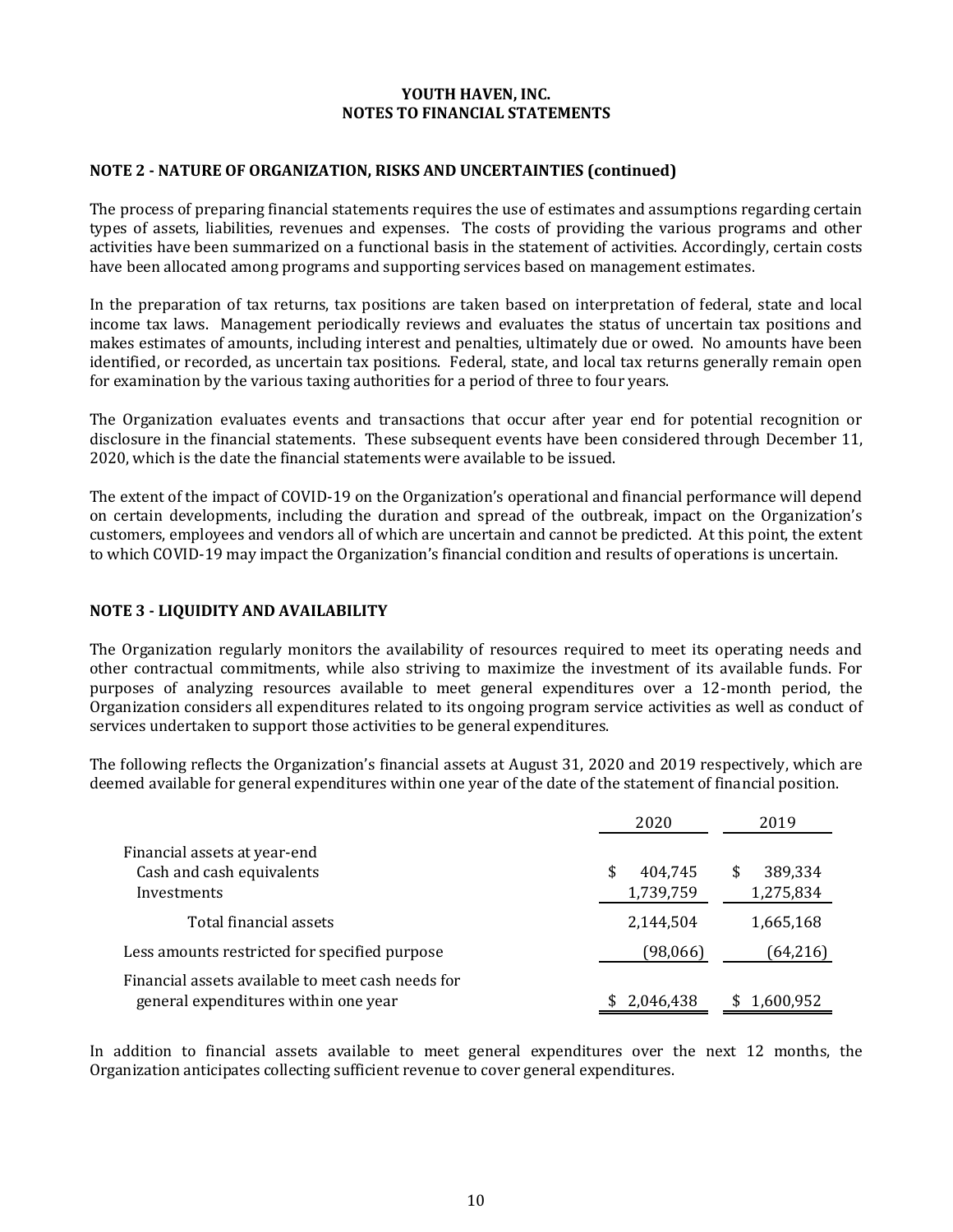#### **NOTE 4 - INVESTMENTS/FAIR VALUE MEASUREMENT**

The framework for measuring fair value provides a fair value hierarchy that prioritizes the inputs to valuation techniques used to measure fair value. The hierarchy gives the highest priority to unadjusted quoted prices in active markets for identical assets or liabilities (Level 1) and the lowest priority to unobservable inputs (Level 3). The three levels of the fair value hierarchy are described as follows:

Level 1: Inputs to the valuation methodology are unadjusted quoted prices for identical assets or liabilities in active markets that the Organization has the ability to access.

Level 2: Inputs to the valuation methodology include:

- $\triangleright$  quoted prices for similar assets or liabilities in active markets;
- $\triangleright$  quoted prices for identical or similar assets or liabilities in inactive markets;
- $\triangleright$  inputs other than quoted prices that are observable for the asset or liability;
- $\triangleright$  inputs that are derived principally from or corroborated by observable market data by correlation or other means.

If the asset or liability has a specified (contractual) term, the Level 2 input must be observable for substantially the full term of the asset or liability.

Level 3: Inputs to the valuation methodology are unobservable and significant to the fair value measurement.

The asset or liability's fair value measurement level within the fair value hierarchy is based on the lowest level of any input that is significant to the fair value measurement. Valuation techniques used need to maximize the use of observable inputs and minimize the use of unobservable inputs.

Following is a description of the valuation methodologies used for assets measured at fair value. There have been no changes in the methodologies used at August 31, 2020 and 2019, respectively.

*Mutual funds:* Valued at the net asset value ("NAV") of shares held by the Organization at year-end.

*Corporate stocks*: Valued at the closing price reported on the active market on which the individual securities are traded.

The preceding method described may produce a fair value calculation that may not be indicative of net realizable value or reflective of future fair values. Furthermore, although the Organization believes its valuation methods are appropriate and consistent with other market participants, the use of different methodologies or assumptions to determine the fair value of certain financial instruments could result in a different fair value measurement at the reporting date.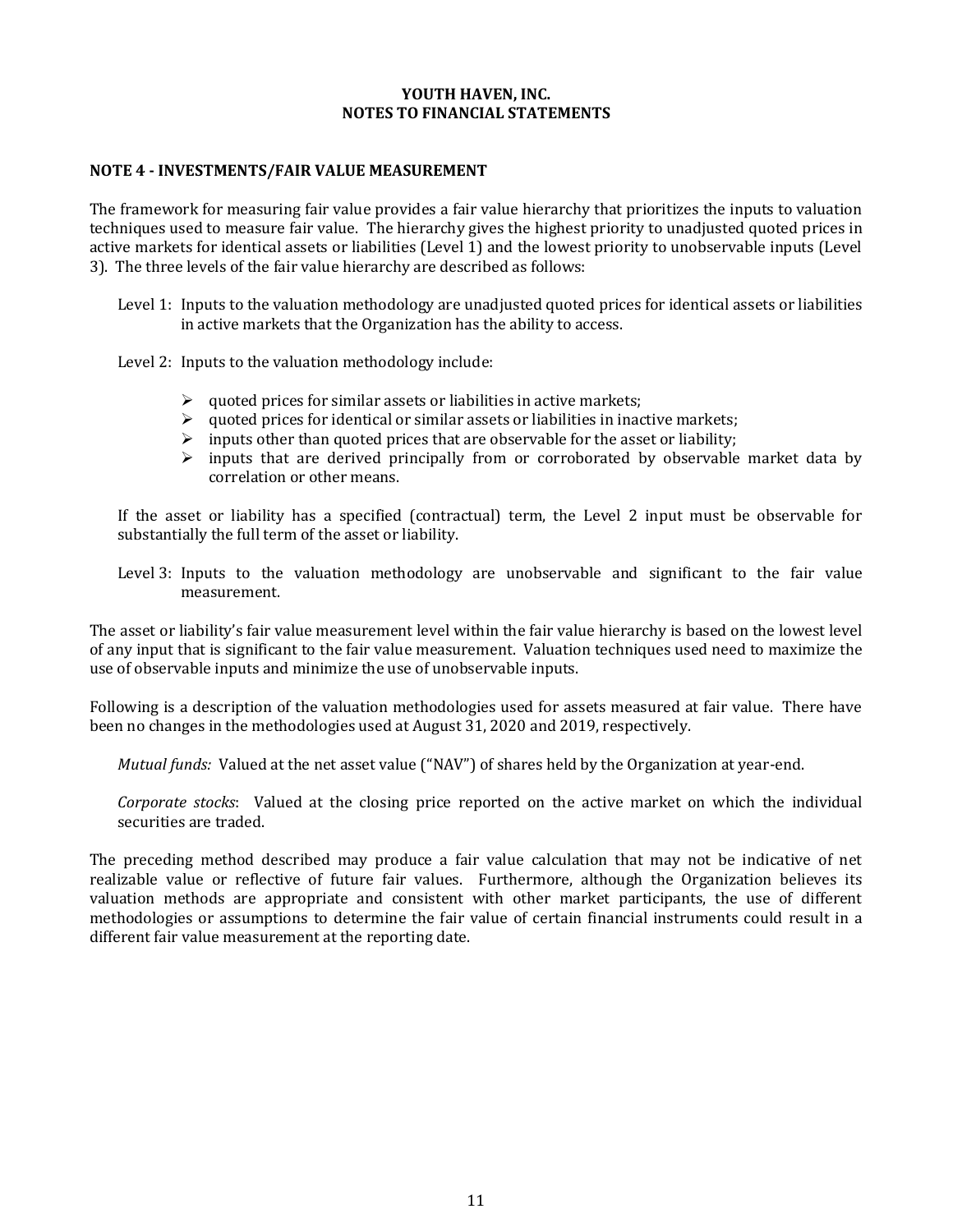## **NOTE 4 - INVESTMENTS/FAIR VALUE MEASUREMENT (continued)**

The following is a market value summary by the level of the inputs used in evaluating the Organization's assets carried at fair value at August 31, 2020 and 2019, respectively. The inputs or methodology used for valuing securities may not be an indication of the risk associated with investing in those securities.

|                                              | 2020            | 2019            |
|----------------------------------------------|-----------------|-----------------|
| Level 1                                      |                 |                 |
| Investments                                  |                 |                 |
| Mutual funds                                 | \$1,506,842     | \$1,117,906     |
| Corporate stocks                             | 130,089         | 57,879          |
| Total assets at fair value                   | 1,636,931       | 1,175,785       |
| Certificates of deposits (recorded at cost)  | 102,828         | 100,049         |
| Total investments                            | 1,739,759<br>S. | 1,275,834<br>S. |
| Current assets<br>Investments                | 1,650,343<br>\$ | 1,212,693<br>\$ |
| Long-term assets<br>Investments - restricted | 89,416          | 63,141          |
| Total investments                            | 1,739,759       | 1,275,834       |

#### **NOTE 5 - PROPERTY AND EQUIPMENT**

Major classes of property and equipment at August 31, 2020 and 2019, consist of the following:

|                               | Estimated<br>Useful Life | 2020          | 2019         |
|-------------------------------|--------------------------|---------------|--------------|
| Construction in process       |                          | \$<br>33,352  | \$<br>31,814 |
| Land                          |                          | 273,062       | 273,062      |
| Land improvements             | 5 - 15 years             | 225,917       | 203,465      |
| Building and improvements     | 10 - 39 years            | 4,483,850     | 4,029,624    |
| Office equipment              | 10 years                 | 493,050       | 485,699      |
| Vehicles                      | $5 - 7$ years            | 250,052       | 228,002      |
| Camp equipment                | $5 - 10$ years           | 768,826       | 754,514      |
| Radio equipment               | 10 years                 | 47,407        | 47,407       |
|                               |                          | 6,575,516     | 6,053,587    |
| Less accumulated depreciation |                          | (4, 443, 541) | (4,277,363)  |
|                               |                          | 2,131,975     | 1,776,224    |
|                               |                          |               |              |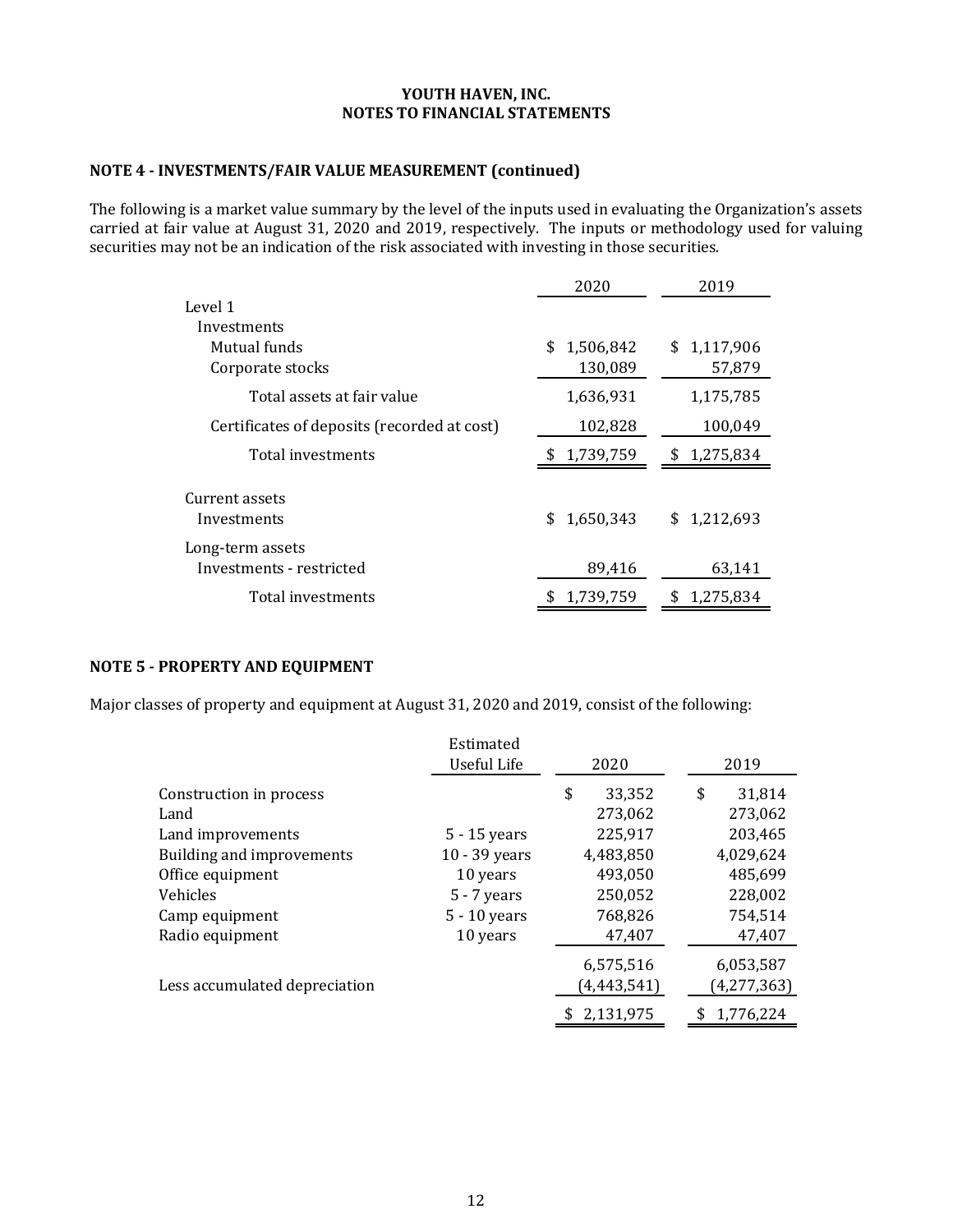# **NOTE 6 - NET ASSETS WITH DONOR RESTRICTIONS**

Net assets with donor restrictions as of August 31, 2020 were available for the following purposes:

|                                                                                   |             |             | <b>Released from Restrictions</b> |            |    |                          |  |            |    |        |
|-----------------------------------------------------------------------------------|-------------|-------------|-----------------------------------|------------|----|--------------------------|--|------------|----|--------|
|                                                                                   | 2019        | Inflows     |                                   | Outflows   |    | Reclassifications        |  | Total      |    | 2020   |
| Subject to expenditure<br>for specified purpose                                   |             |             |                                   |            |    |                          |  |            |    |        |
| <b>Bibles</b>                                                                     | \$<br>1,075 | \$<br>6,320 | \$                                | (919)      | \$ |                          |  | (919)      | \$ | 6,476  |
| College scholarships                                                              |             | 2,174       |                                   |            |    | $\overline{\phantom{0}}$ |  |            |    | 2,174  |
| Camp improvements                                                                 |             | 148,528     |                                   | (148, 528) |    | ٠                        |  | (148, 528) |    |        |
| Westrate scholarship and                                                          |             |             |                                   |            |    |                          |  |            |    |        |
| ranch enhancement fund                                                            | 19,858      | 4,487       |                                   |            |    |                          |  |            |    | 24,345 |
| Endowment fund<br>Shively Memorial Endowment Fund<br>Accumulated investment gains |             |             |                                   |            |    |                          |  |            |    |        |
| subject to spending policy<br>Original gift in perpetuity                         | 3,283       | 16,788      |                                   |            |    |                          |  |            |    | 20,071 |
| subject to spending policy                                                        | 40,000      | 5,000       |                                   |            |    |                          |  |            |    | 45,000 |
|                                                                                   | 64,216      | 183,297     | S.                                | (149, 447) |    |                          |  | (149, 447) |    | 98,066 |

Net assets with donor restrictions as of August 31, 2019 were available for the following purposes:

|                                                                                                                                                                              |              |                        | <b>Released from Restrictions</b> |                       |                   |                                                                |       |                                  |                       |  |
|------------------------------------------------------------------------------------------------------------------------------------------------------------------------------|--------------|------------------------|-----------------------------------|-----------------------|-------------------|----------------------------------------------------------------|-------|----------------------------------|-----------------------|--|
|                                                                                                                                                                              | 2018         | Inflows                |                                   | Outflows              | Reclassifications |                                                                | Total |                                  | 2019                  |  |
| Subject to expenditure<br>for specified purpose<br><b>Bibles</b><br>Camp improvements<br>Westrate scholarship and<br>ranch enhancement fund                                  | \$<br>17,223 | \$<br>14,002<br>31,271 | \$                                | (30, 150)<br>(31,271) | \$                | $\overline{\phantom{0}}$<br>$\overline{\phantom{0}}$<br>19,858 | \$    | (30, 150)<br>(31, 271)<br>19,858 | \$<br>1,075<br>19,858 |  |
| Endowment fund<br>Shively Memorial Endowment Fund<br>Accumulated investment gains<br>subject to spending policy<br>Original gift in perpetuity<br>subject to spending policy | 35,000       | 3,283<br>5,000         |                                   |                       |                   |                                                                |       |                                  | 3,283<br>40,000       |  |
|                                                                                                                                                                              |              |                        |                                   |                       |                   |                                                                |       |                                  |                       |  |
|                                                                                                                                                                              | 52,223       | 53,556                 |                                   | (61, 421)             |                   | 19,858                                                         |       | (41, 563)                        | 64,216                |  |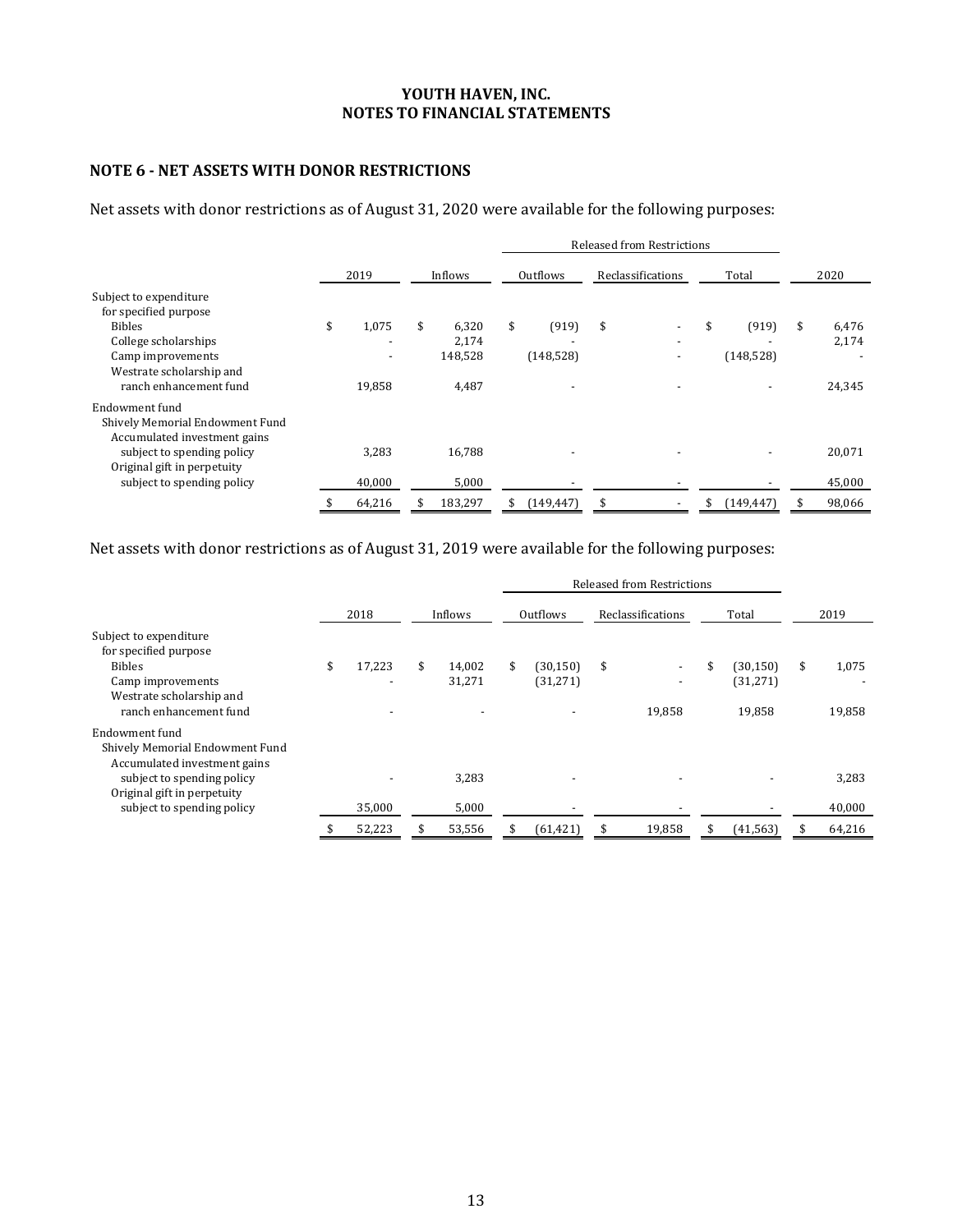#### **NOTE 7 - ENDOWMENT FUND**

The Organization's endowment includes donor-restricted funds based on the existence of donor-imposed restrictions.

The Organization has interpreted the Michigan Uniform Prudent Management of Institutional Funds Act (UPMIFA) as requiring the preservation of the fair value of the original gift as of the gift date of the donorrestricted endowment funds (of which they currently have none) absent explicit donor stipulations to the contrary. As a result of this interpretation, the Organization classified net assets with donor restrictions (a time restriction in perpetuity) (a) the original value of initial gifts donated to the donor restricted endowment, (b) the original value of subsequent gifts to the donor restricted endowment, and (c) accumulations to the donor restricted endowment made in accordance with the direction of the applicable donor gift instrument at the time the accumulation is added to the fund. Investment income from donor restricted endowment is classified as net assets with donor restrictions (a purpose restriction) until those amounts are appropriated for expenditure by the Organization in a manner consistent with the donor stipulated purpose within the standard of prudence prescribed by UPMIFA. In accordance with UPMIFA, the Organization considers the following factors in making a determination to appropriate or accumulate donor restricted endowment funds:

- 1. The duration and preservation of the fund.
- 2. The purposes of the Organization and the donor restricted endowment fund.
- 3. General economic conditions.
- 4. The possible effect of inflation and deflation.
- 5. The expected total return from income and the appreciation of investments.
- 6. Other resources of the Organization.
- 7. The investment policies of the Organization.

The Organization's investment and spending policies for endowment assets attempt to provide a predictable stream of funding to programs supported. The spending policy should allow for predictability of spendable fund for budgeting purposes and for steady growth in distributions in support of operations at least equal to the rate of inflation, without endangering the capital value of the fund.

To satisfy its long-term rate of return objectives, the Organization relies on a total return strategy in which investment returns are achieved through both capital appreciation (realized and unrealized) and current yield (interest and dividends). The Organization targets a diversified asset allocation of mutual funds.

Accordingly, the Organization expects the current spending policy to allow its net assets to grow annually. This is consistent with the Organization's objective to maintain the purchasing power of the investments and net assets, as well as to provide additional real growth through new gifts and investment return.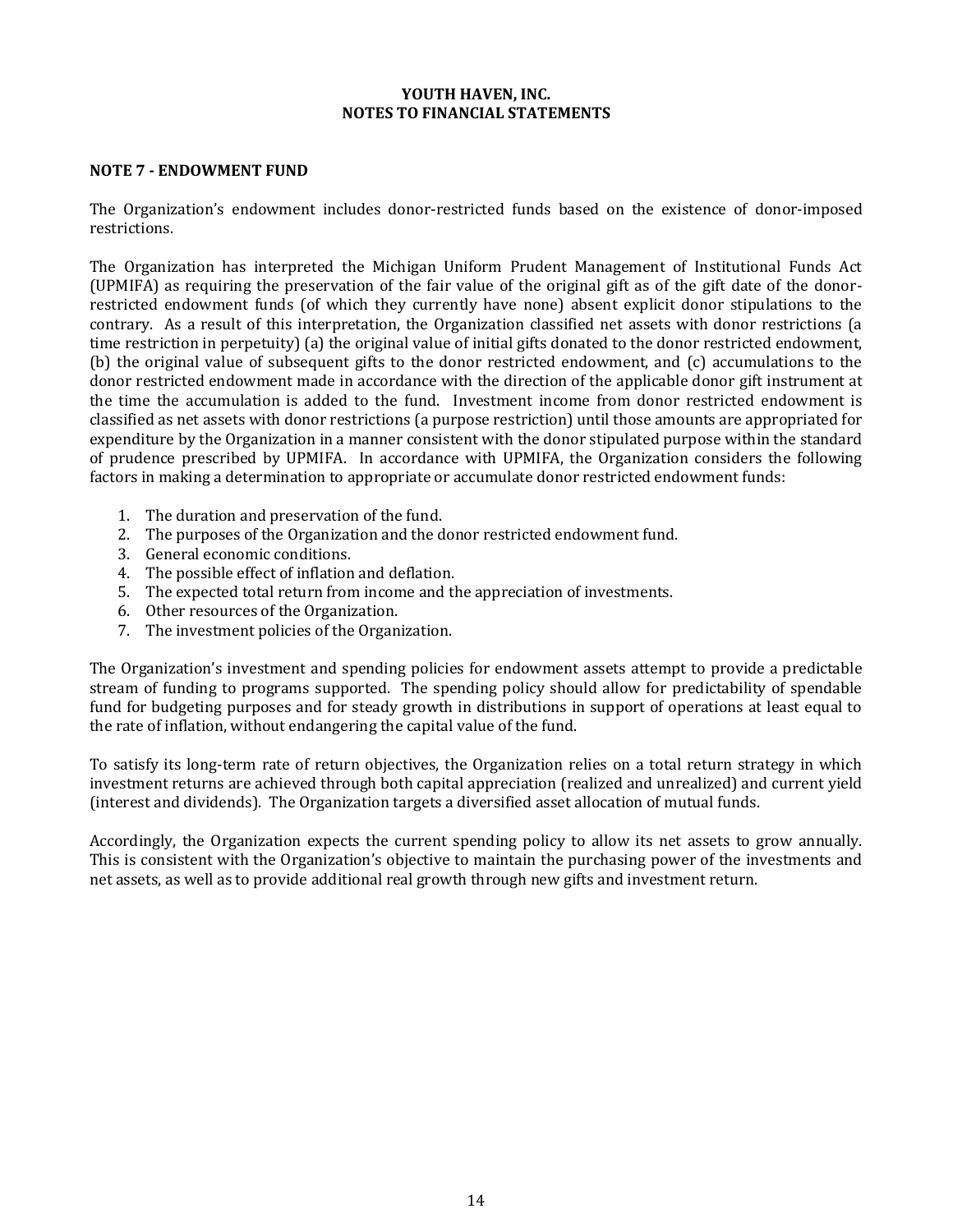### **NOTE 7 - ENDOWMENT FUND (continued)**

Endowment net asset composition consist of the following at August 31, 2020:

|                        | <b>With Donor Restrictions</b> |        |    |                                 |              |
|------------------------|--------------------------------|--------|----|---------------------------------|--------------|
|                        | Accumulated<br>Investment      |        |    | Original Gifts<br>in Perpetuity |              |
|                        | Gains                          |        |    | by Donor                        | Total        |
| Endowment net assets   |                                |        |    |                                 |              |
| at September 1, 2019   | \$                             | 3,283  | \$ | 40,000                          | \$<br>43,283 |
| Contributions          |                                |        |    | 5,000                           | 5,000        |
| Investment return, net |                                | 16,788 |    |                                 | 16,788       |
| Endowment net assets   |                                |        |    |                                 |              |
| at August 31, 2020     | \$                             | 20,071 |    | 45,000                          | \$<br>65,071 |

Endowment net asset composition consist of the following at August 31, 2019:

|                        | <b>With Donor Restrictions</b>     |       |                                             |        |       |        |
|------------------------|------------------------------------|-------|---------------------------------------------|--------|-------|--------|
|                        | Accumulated<br>Investment<br>Gains |       | Original Gifts<br>in Perpetuity<br>by Donor |        | Total |        |
|                        |                                    |       |                                             |        |       |        |
| Endowment net assets   |                                    |       |                                             |        |       |        |
| at September 1, 2018   | \$                                 |       | \$                                          | 35,000 | \$    | 35,000 |
| Contributions          |                                    |       |                                             | 5,000  |       | 5,000  |
| Investment return, net |                                    | 3,283 |                                             |        |       | 3,283  |
| Endowment net assets   |                                    |       |                                             |        |       |        |
| at August 31, 2019     | \$                                 | 3,283 |                                             | 40,000 | \$    | 43,283 |

### **NOTE 8 - LONG-TERM DEBT**

Long-term debt at August 31, 2020, consists of a \$198,819 loan the Organization received under the CARES Act through the Paycheck Protection Program. The loan is potentially forgivable, to the extent the Organization uses the funds on eligible expenses over the 24-week period following the date of the loan. Eligible expenses include payroll, mortgage interest, lease payments and utility payments. Any portion of the loan not forgiven will be paid back over two years, with interest accruing at 1%. The Organization anticipates full loan forgiveness by spending the funds only on eligible expenses. If the loan is not forgiven, monthly installments of \$11,190 are set to begin December 2020 and are due through May 2022. Future maturities of long-term debt are estimated to be \$98,537 and \$100,282 for the fiscal years ending August 31, 2020 and 2021. There was no long-term debt outstanding at August 31, 2019. Interest expense for the years ended August 31, 2020 and 2019, was \$0, respectively.